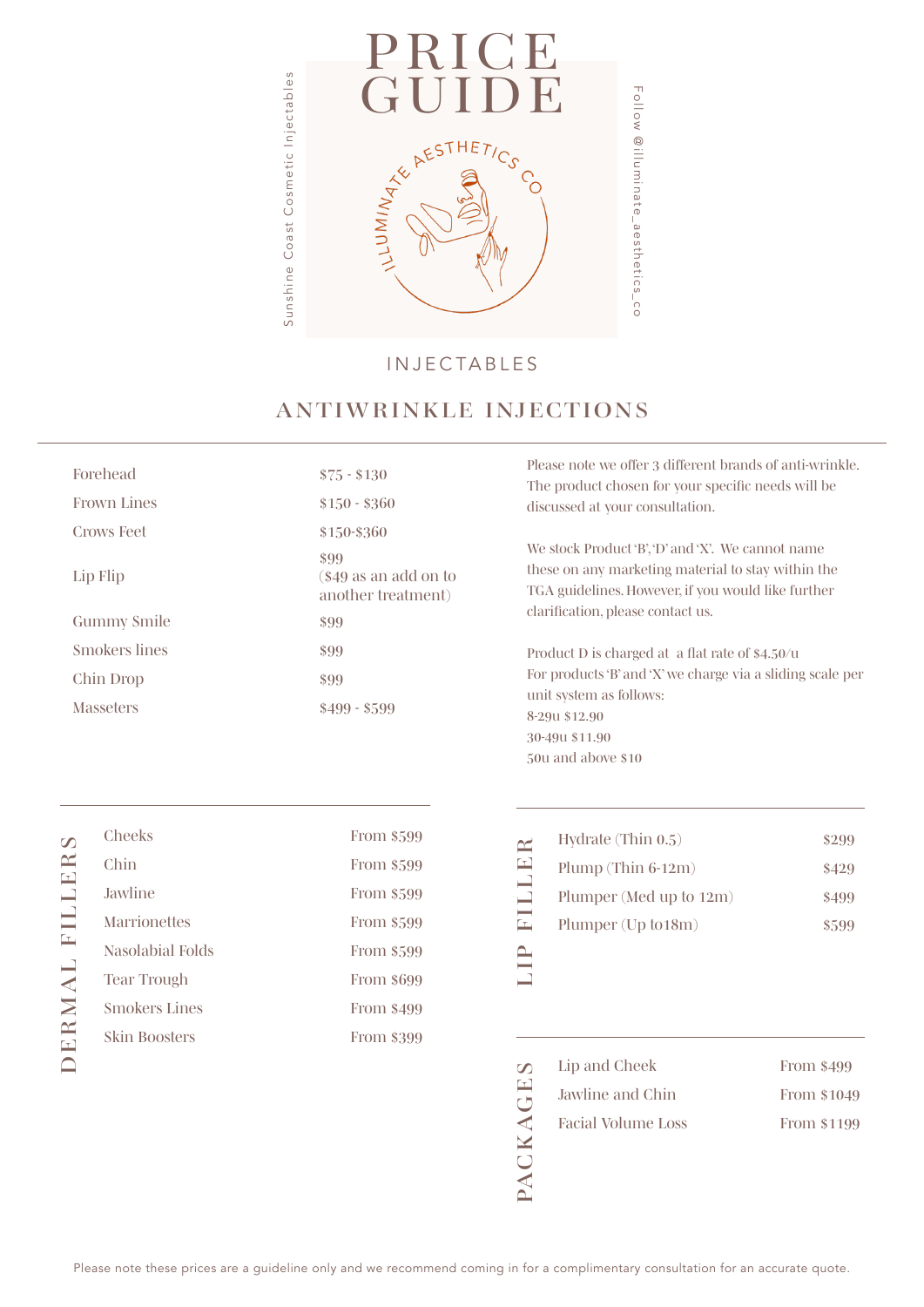

INJECTABLES

### *LIP AND CHEEK*

| Hydrate and contour: 0.5ml<br>lip filler and 1ml cheek filler | \$799  |
|---------------------------------------------------------------|--------|
| Plump and contour: 1ml lip<br>filler and 1ml cheek filler     | \$899  |
| Plump and volumise: 1ml lip<br>filler and 2mls cheek filler   | \$1299 |

*Up size the lip filler in any package to a thicker \*longer lasting filler for \$99*

| 2ml Thick filler | \$1149 |
|------------------|--------|
| 3ml Thick filler | \$1599 |

## *CHIN AND JAW VOLUME LOSS PACKAGES*

*Perfect for positive ageing, our volume loss packages will leave you feeling refreshed.* 

| 2ml             | \$1249 |
|-----------------|--------|
| 3ml             | \$1649 |
| 4ml             | \$2149 |
| 5 <sub>ml</sub> | \$2599 |
| 6 <sub>ml</sub> | \$2999 |

# *FILLER AND ANTI-WRINKLE PACKAGES*

*Have a treatment with 3mls + of filler and anitwrinkle in the same session - anti-wrinkle prices \$10/u no matter amount (3.95/u for product D).*

*Please note results cannot be guaranteed and can vary from person to person.*